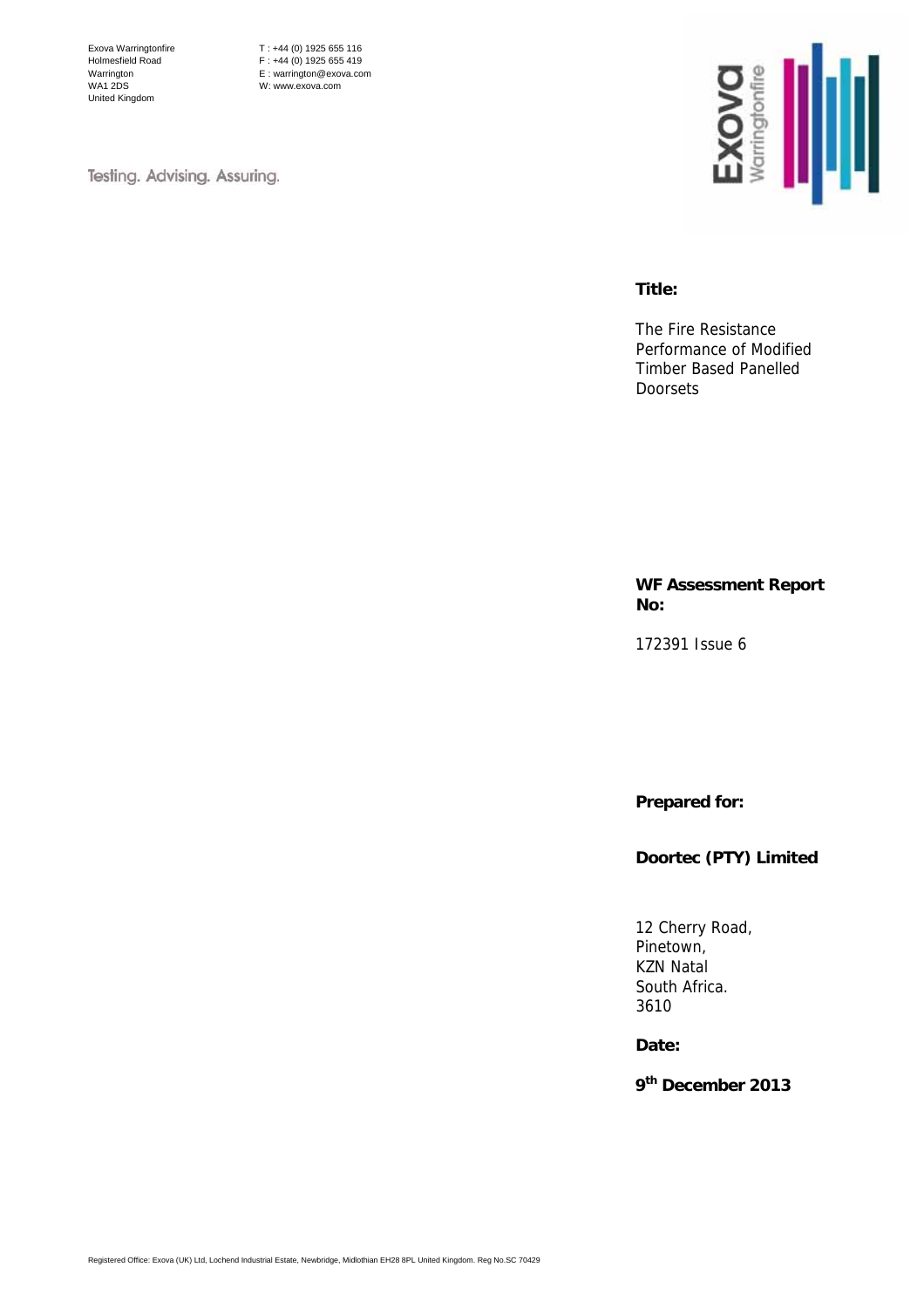Page 2 of 16

### **TABLE OF CONTENTS**

#### **SECTION**

### **PAGE**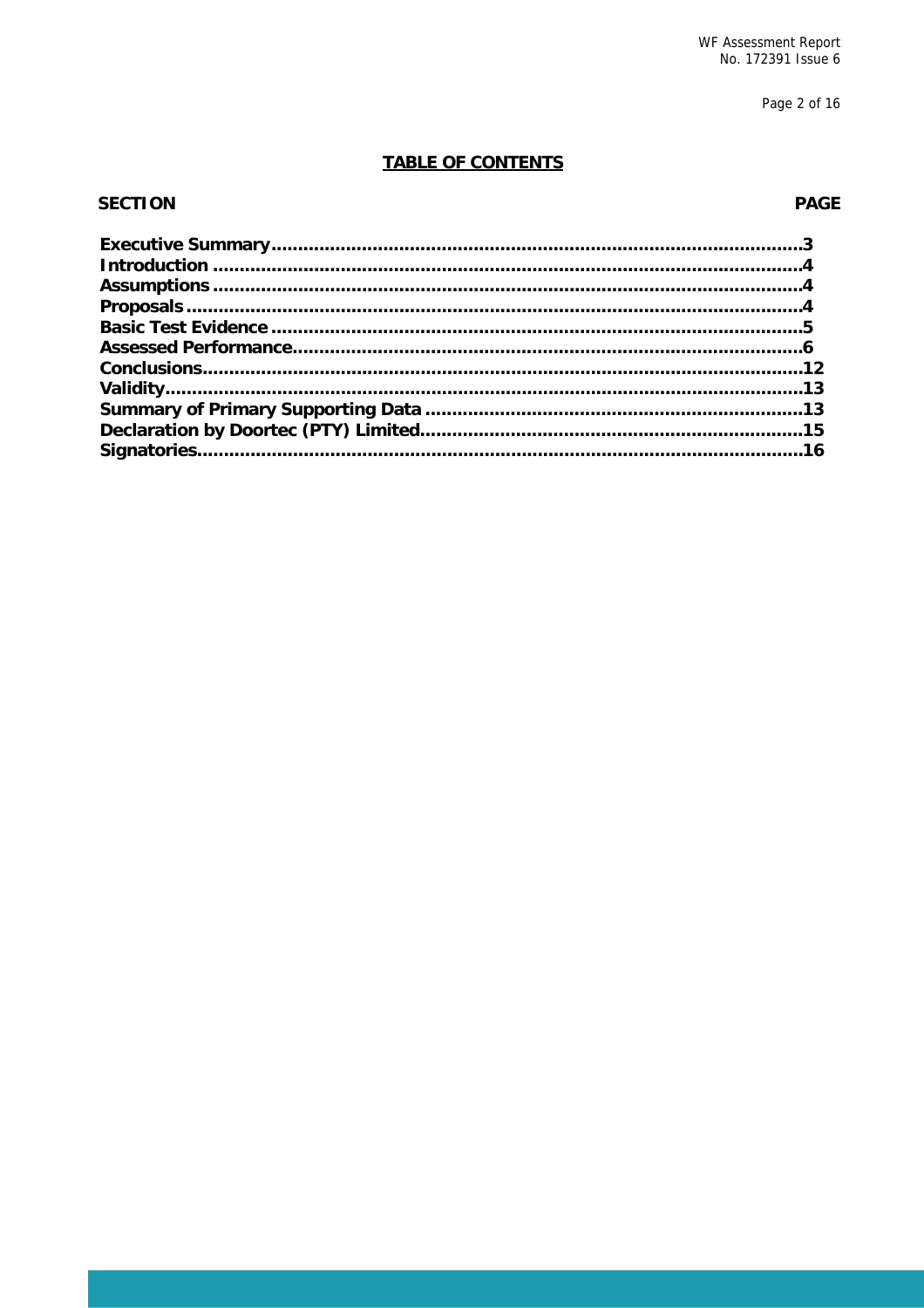# **Executive Summary**

L

| <b>Objective</b>                        | This report provides a considered opinion regarding the fire resistance<br>performance of timber based doorsets similar to the specimens tested under the<br>references WF Test Report No.'s 169709 (Doorset B) and 168784/A, when<br>incorporating alternative panel options and supplied with modified leaf<br>dimensions.                                                                                                               |
|-----------------------------------------|--------------------------------------------------------------------------------------------------------------------------------------------------------------------------------------------------------------------------------------------------------------------------------------------------------------------------------------------------------------------------------------------------------------------------------------------|
| <b>Report Sponsor</b>                   | Doortec (PTY) Limited                                                                                                                                                                                                                                                                                                                                                                                                                      |
| <b>Address</b>                          | 12 Cherry Road,<br>Pinetown,<br><b>KZN Natal</b><br>South Africa<br>3610                                                                                                                                                                                                                                                                                                                                                                   |
| <b>Summary of</b><br><b>Conclusions</b> | Should the recommendations given in this report be followed, it can be<br>concluded that timber doorsets similar to the doorsets tested under the<br>references WF Test Report No.'s 169709 (Doorset B) and 168784/A, when<br>including modifications as detailed within this report, would be expected to<br>provide 30 minutes integrity and insulation performance, if subjected to a test in<br>accordance with BS 476: Part 22: 1987. |
| <b>Valid until</b>                      | 1 <sup>st</sup> January 2019                                                                                                                                                                                                                                                                                                                                                                                                               |

**This report may only be reproduced in full. Extracts or abridgements of reports shall not be published without permission of Exova warringtonfire.**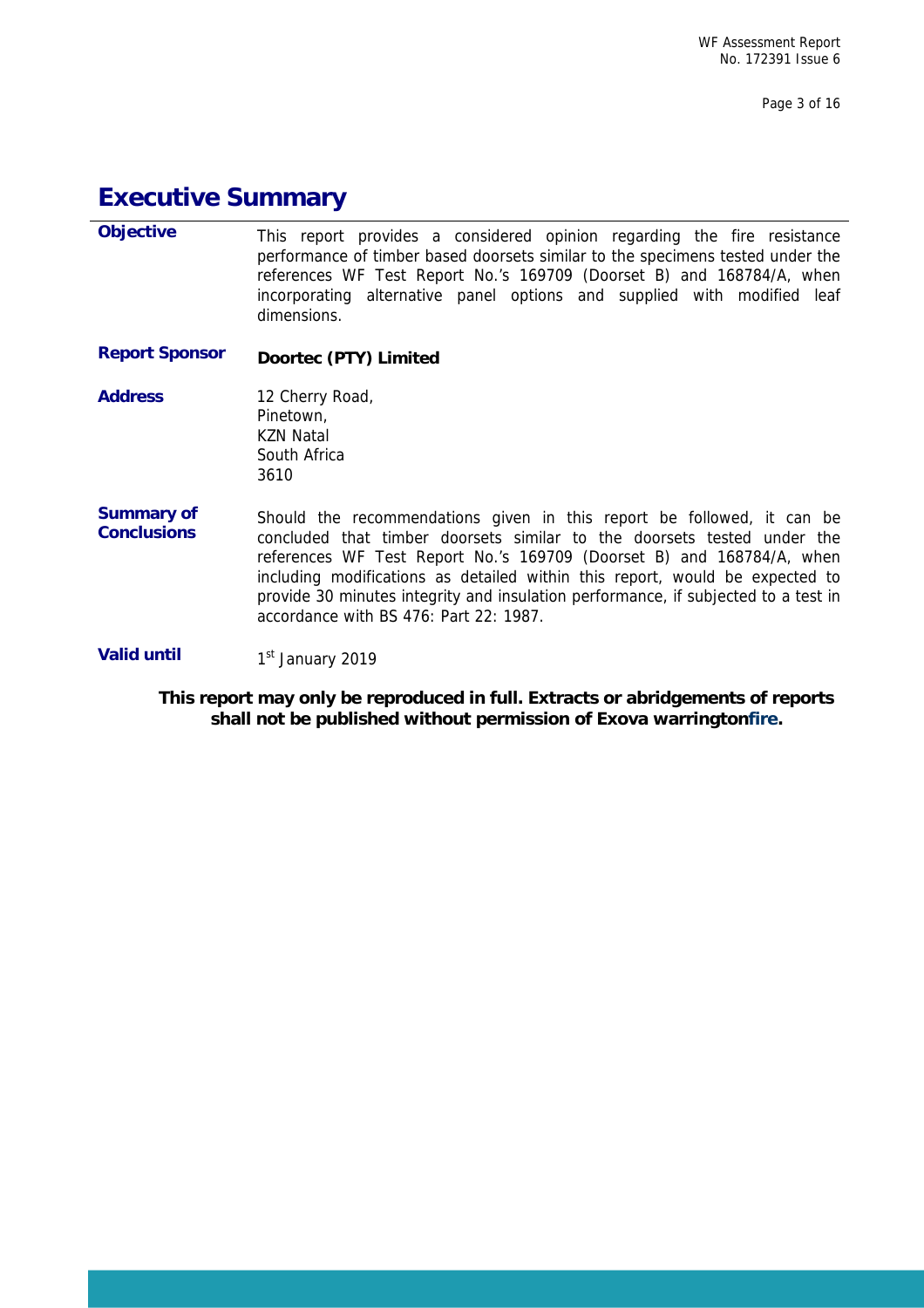Page 4 of 16

# **Introduction**

This report provides a considered opinion regarding the fire resistance performance of timber based doorsets similar to the specimens tested under the references WF Test Report No.'s 169709 (Doorset B) and 168784/A, when incorporating alternative panel options and supplied with modified leaf dimensions.

The proposed doorsets are required to provide a fire resistance performance of 30 minutes integrity and insulation, with respect to BS 476: Part 22: 1987.

**FTSG** The data referred to in the supporting data section has been considered for the purpose of this appraisal which has been prepared in accordance with the Fire Test Study Group Resolution No. 82: 2001.

## **Assumptions**

| <b>Supporting wall</b> | It is assumed that the construction of the wall, which supports the proposed<br>doorsets, will have been the subject of a separate test and the performance of<br>the wall is such that it will not influence the performance of the doorset for the<br>required period.                                                              |
|------------------------|---------------------------------------------------------------------------------------------------------------------------------------------------------------------------------------------------------------------------------------------------------------------------------------------------------------------------------------|
| <b>Clearance gaps</b>  | Door leaf to frame clearance gaps can have a significant effect on the overall<br>fire performance of a doorset. It is therefore assumed that the leaf to leaf and<br>leaf to frame clearance gaps will not exceed 3 mm. In addition it is assumed<br>that the door leaves will be in the closed position and will be latched/bolted. |
| <b>Doorsets</b>        | It is assumed that the doorsets will be identical to those tested under the<br>reference WF No. 169709 (Doorset B) or WF No. 168784/A (including<br>modifications as detailed in the addendum to the report), unless specified<br>otherwise in this report.                                                                           |
| <b>Installation</b>    | It is assumed that the proposed doorsets will be installed by competent<br>installers, in a similar manner to the tested doorsets.                                                                                                                                                                                                    |

# **Proposals**

L

It is proposed that timber based doorsets, similar to the specimen referenced Doorset A, tested under the reference WF No. 169709, will provide 30 minutes integrity (and insulation when incorporating less than 20% uninsulated glazing) performance with respect to BS 476: Part 22: 1987, when including the following modifications: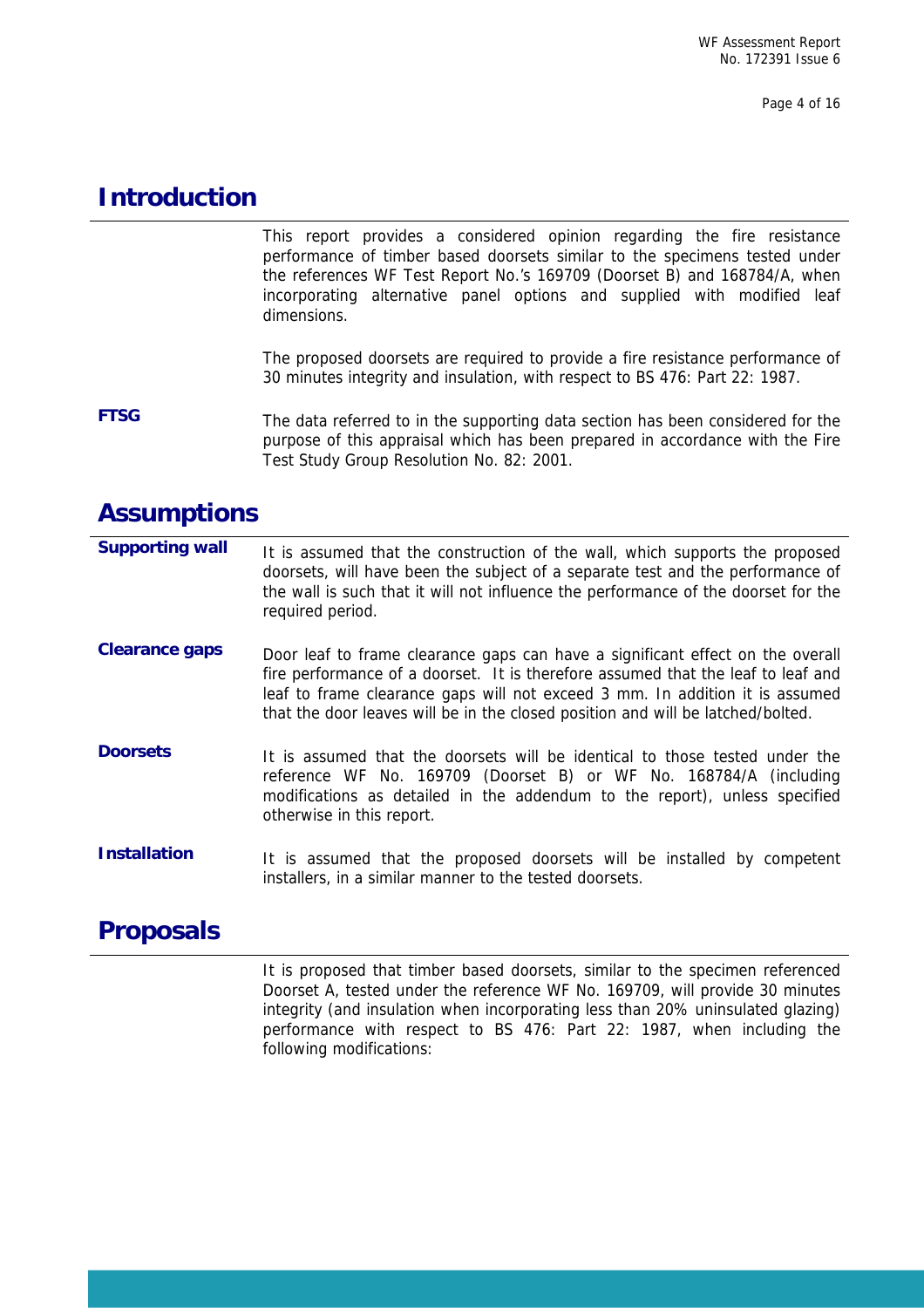Page 5 of 16

| <b>WF No. 169709</b><br><b>(Shaker Panel)</b><br>Door) | $\bullet$ | Assessment of a 4-panel option in lieu of the tested 2-panel<br>configuration. The 4 panel option may either be a traditional 4-panel<br>design or may incorporate four equal horizontal panels. |
|--------------------------------------------------------|-----------|--------------------------------------------------------------------------------------------------------------------------------------------------------------------------------------------------|
|                                                        |           | • Provision of smaller door leaves                                                                                                                                                               |

- Provision of bigger door leaves
- Substitution of MDF facings
- Option of 'Slat Style' door
- Alternative panel constructions
- **WF No. 168784/A**  WF No. 168784/A • Assessment of a 6-panel option in lieu of the tested 4-panel<br>(Pine Panel Door) *configuration* configuration.
	- Provision of smaller door leaves
	- Increased timber framework section sizes
	- Alternative profile at panels edges

## **Basic Test Evidence**

L

**WF No. 169709** The report referenced WF No. 169709 and briefly described in the supporting data section of this report, relates to a test conducted in accordance with BS 476: Part 22: 1987 on two specimens of single-acting, single-leaf, timber doorset. This assessment report considers the performance of the specimen referenced Doorset B in this report

> Doorset B had overall dimensions of 2024 mm high by 924 mm wide and incorporated a door leaf of overall dimensions of 1981 mm high by 838 mm wide by 44 mm thick. The door leaf was of a two panel design and was formed from laminated softwood stiles and rails and comprised a 15 mm thick 'BPB Firestop Gypsum' core, 3.2 mm thick HDF facings and hardwood lippings to the vertical edges. The door leaf was hung within a softwood frame on three steel hinges. The doorset incorporated a surface mounted overhead door closer fitted on the exposed face and included a latch and handles at approximately mid-height which was engaged for the duration of the test.

> The test demonstrated the ability of the doorset to provide 32 minutes integrity and insulation performance.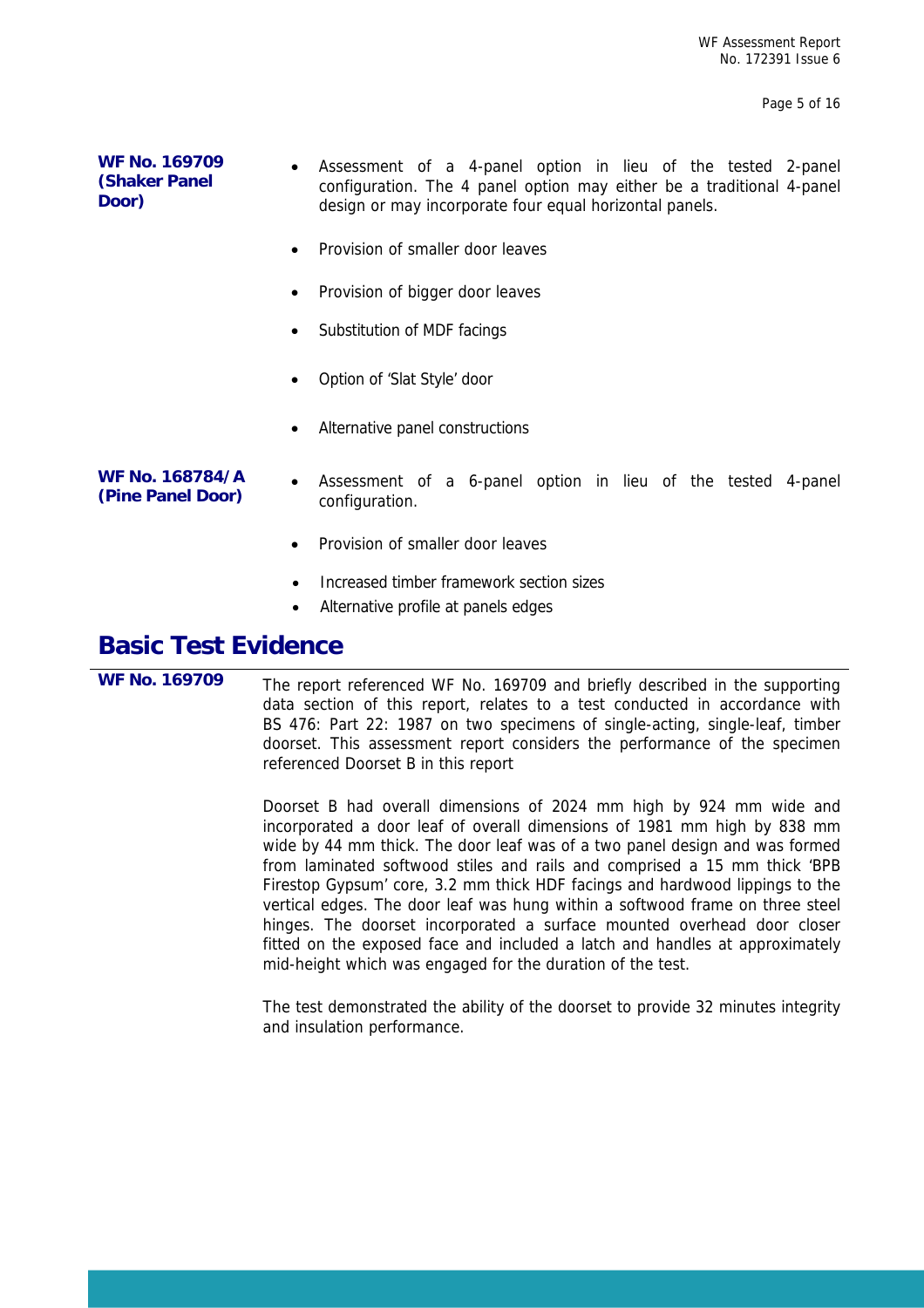WF No. 168784 A test conducted in accordance with BS 476: Part 22: 1987 on a fully insulated single-acting, single-leaf doorset.

> The doorset had overall dimensions of 2082 mm high by 987 mm wide and incorporated a door leaf of overall dimensions of 2040 mm high by 926 mm wide by 44 mm thick. The door leaf was of a four panel design and was formed from softwood stiles and rails and incorporated softwood veneer facings with a 12.5 mm thick 'BPB Firestop Gypsum' core. The door leaf was hung within a softwood frame on three steel hinges.

> The doorset incorporated a surface mounted overhead door closer fitted on the exposed face and included a latch and handles at approximately mid-height which was engaged for the duration of the test.

> The doorset was orientated such that it opened towards the heating conditions of the test.

> The test demonstrated the ability of the doorset to provide 29 minutes integrity and insulation performance. Integrity failure at this time was caused by the formation of a through gap in excess of the maximum dimensions permitted by the test Standard. An addendum to this report concludes that if the plasterboard forming the door panels were to be increased in thickness from 12.5 mm to 15 mm, then it would be expected that the integrity and insulation performance criteria would have been satisfied for 30 minutes.

### **Assessed Performance**

L

**WF No. 169709 (Shaker Panel Door)**  Doorset B tested under the reference WF No. 169709 had overall dimensions of 2024 mm high by 924 mm wide and incorporated a door leaf of overall dimensions of 1981 mm high by 838 mm wide by 44 mm thick. The door leaf was of a two panel design and was formed from laminated softwood stiles and rails and comprised a 15 mm thick 'BPB Firestop Gypsum' core, 3.2 mm thick HDF facings and hardwood lippings to the vertical edges. The door leaf was hung within a softwood frame on three steel hinges.

> It is proposed that the door leaf may be supplied in a 4-panel configuration rather than the 2-panel design tested. The 4-panel door design may either be a traditional design or can incorporate 4 equally spaced horizontal panels as shown diagrammatically below: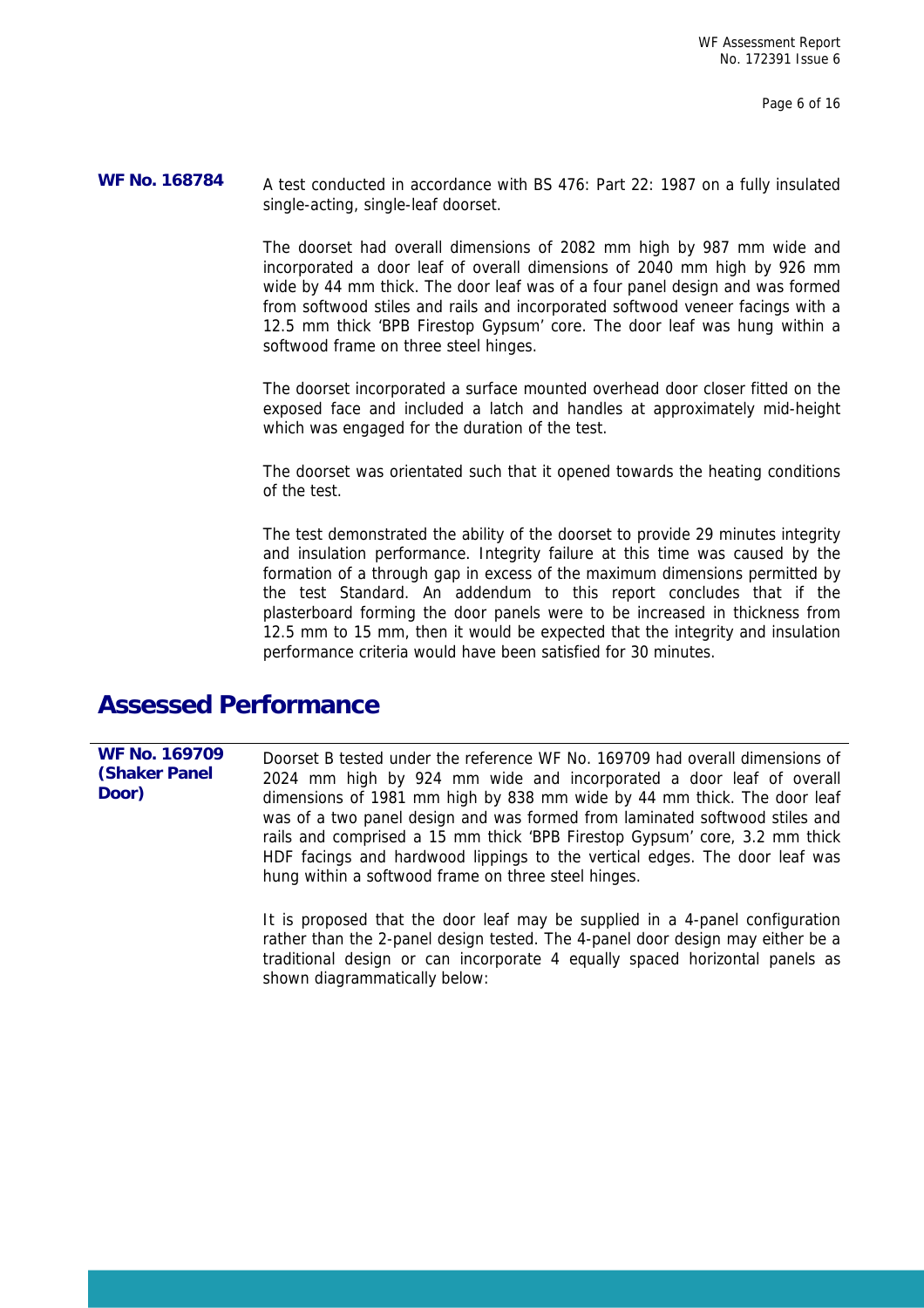Page 7 of 16



The proposed 4-panel door designs are considered less onerous than the successfully tested 2 panel design for the following reasons:

- The increase in panels requires the use of extra transoms and/or mullions. The use of these additional transoms/mullions are expected to improve the 'stiffness' of the door and may lead to a door which is more resistant to thermally induced deflections
- The increase in the number of panels will have the effect of reducing the dimensions of individual panels. Smaller panels would be expected to have an increased dimensional stability and be more resistant to impermeability loss.

On the understanding that the perimeter stiles and rails of the doors are not reduced in size, the proposed 4-panel options are therefore positively assessed.

The proposed alternative 2 panel door retains a similar level of framework and panel areas and therefore the change in panel shape is not considered significant to performance.

It is further proposed that the panels may be of the following alternative constructions:

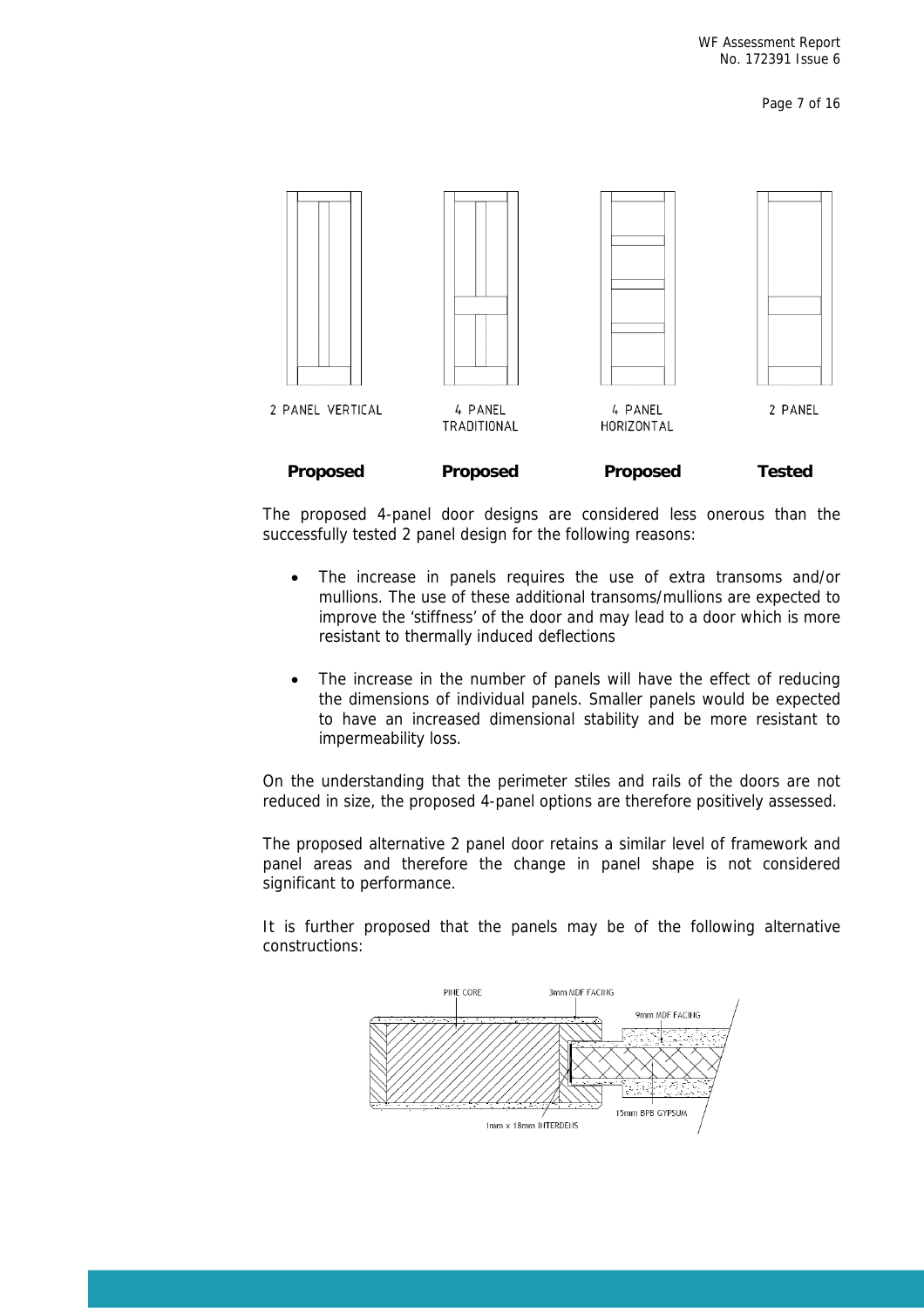Page 8 of 16



While the tested panels had uniform thickness, even where the panel was inserted into the rebate, they were also somewhat thinner, comprising a 15 mm Gypsum board and 3.2 mm Hardboard facings. The proposed panels are therefore comparable to that tested at their thinnest points but are thicker over much of their area and therefore this would not be expected to present any increased risk of burn through.

Additionally on the same basis, these panels may also be grooved to give a 'Slat Style' appearance, as shown below:



The tested door leaf dimensions were 1981 mm high by 838 mm wide. The doorset achieved a fire resistance performance of 32 minutes, i.e. the doorset achieved an overrun in performance of 6%.

This percentage overrun can be used to assess an increased leaf dimension by a similar percentage. Therefore, the maximum assessed leaf dimensions are 2100 mm high by 888 mm wide. These are maximum leaf dimensions and are subject to a maximum leaf area of  $1.76m^2$ .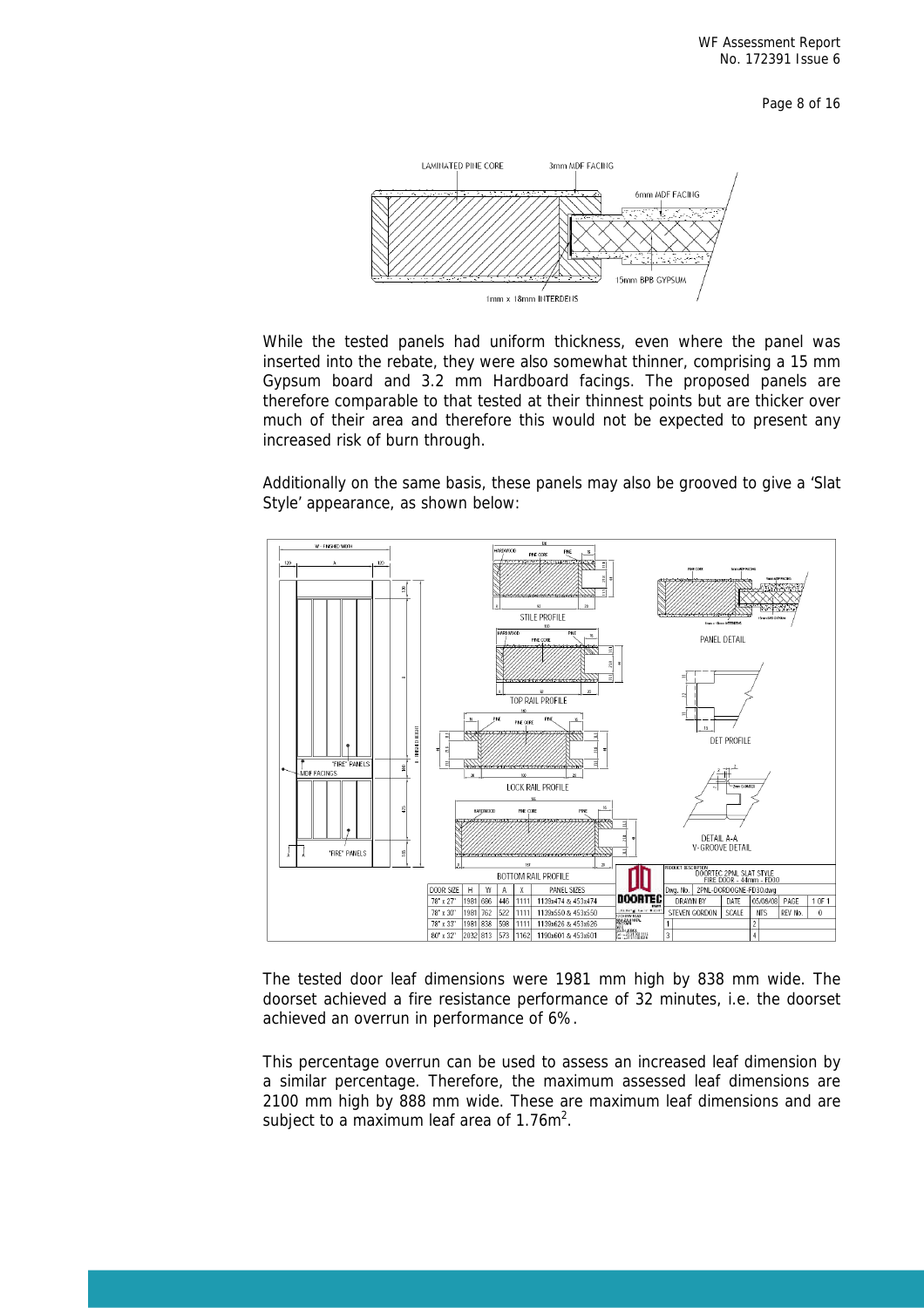On the basis that smaller door leaves would be expected to suffer from less thermally induced deflections which could be detrimental to the fire resistance performance, the dimensions of door leaves may be reduced without limit (providing that the perimeter stiles and rails of the doors are not reduced in size from that tested).

It is further proposed that MDF facings may be substituted for the Hardboard facings originally tested. Empirical evidence and test experience has demonstrated that MDF and Hardboard have comparable charring rates and provide similar levels of stability when used as door leaf facings and on this basis no reduction in performance is anticipated.

**Alternative It is proposed that an a variant on the shaker door be appraised. The Construction construction of the door will be similar to that described in the previous section** construction of the door will be similar to that described in the previous section, the main difference being the design of the MDF facing used – designed to provide an alternative stile/rail layout aesthetic. Details of the proposed door and the lay up detail are given below:





The proposed door is construction in a similar manner to the previously

# **Alternative**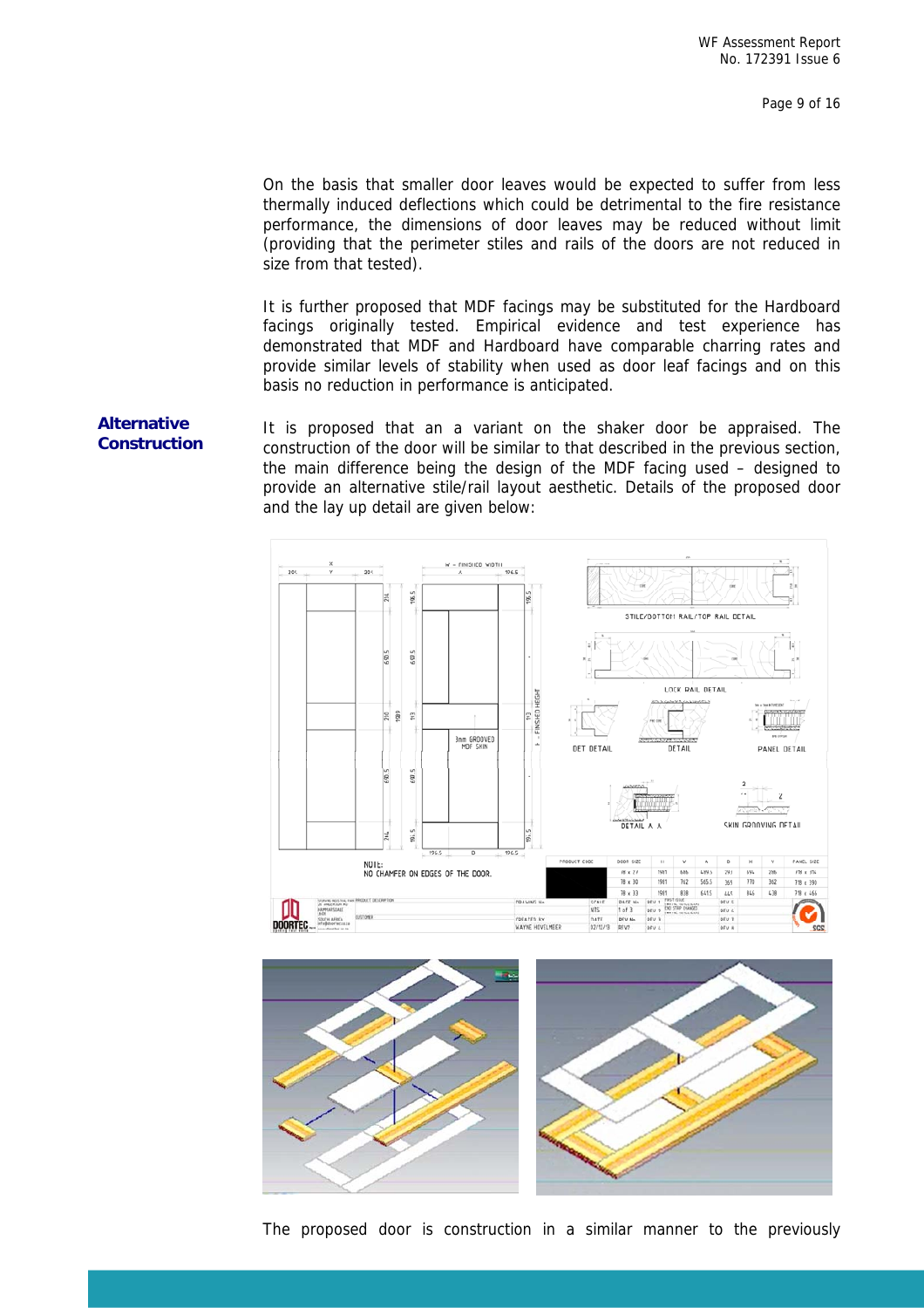Page 10 of 16

assessed shaker doors in a traditional joinery manner, using panels of a specification as assessed. The timber stile and rail dimensions will actually be slightly larger than the normal shaker door, which is expected to add dimensional stability under fire exposure. The asymmetrical feature groove detail within the MDF facing, essentially provided for aesthetic purposes, will provide a similar level of burn through resistance and stiffening action as the traditional laid on facing.

Based on this, the proposed doorset design is positively appraised.

**WF No. 168784/A**  WF No. 168784/A The doorset had overall dimensions of 2082 mm high by 987 mm wide and<br>(Pine Panel Door) incorporated a door leaf of overall dimensions of 2040 mm high by 926 mm incorporated a door leaf of overall dimensions of 2040 mm high by 926 mm wide by 44 mm thick. The door leaf was of a four panel design and was formed from softwood stiles and rails and incorporated softwood veneer facings with a 12.5 mm thick 'BPB Firestop Gypsum' core. The door leaf was hung within a softwood frame on three steel hinges.

> It is proposed that the door leaf may be supplied in a 6-panel configuration rather than the 4-panel design tested.

> The proposed 4-panel door designs are considered less onerous than the successfully tested 2 panel design for the following reasons:

- The increase in panels requires the use of extra transoms and/or mullions. The use of these additional transoms/mullions are expected to improve the 'stiffness' of the door and may lead to a door which is more resistant to thermally induced deflections
- The increase in the number of panels will have the effect of reducing the dimensions of individual panels. Smaller panels would be expected to have an increased dimensional stability and be more resistant to impermeability loss.

On the understanding that the perimeter stiles and rails of the doors are not reduced in size, the proposed 4-panel options are therefore positively assessed.

On the basis that smaller door leaves would be expected to suffer from less thermally induced deflections which could be detrimental to the fire resistance performance, the dimensions of door leaves may be reduced without limit (providing that the perimeter stiles and rails of the doors are not reduced in size from that tested).

It is further proposed that leaf perimeter framework sections may be of increased dimensions, as shown below: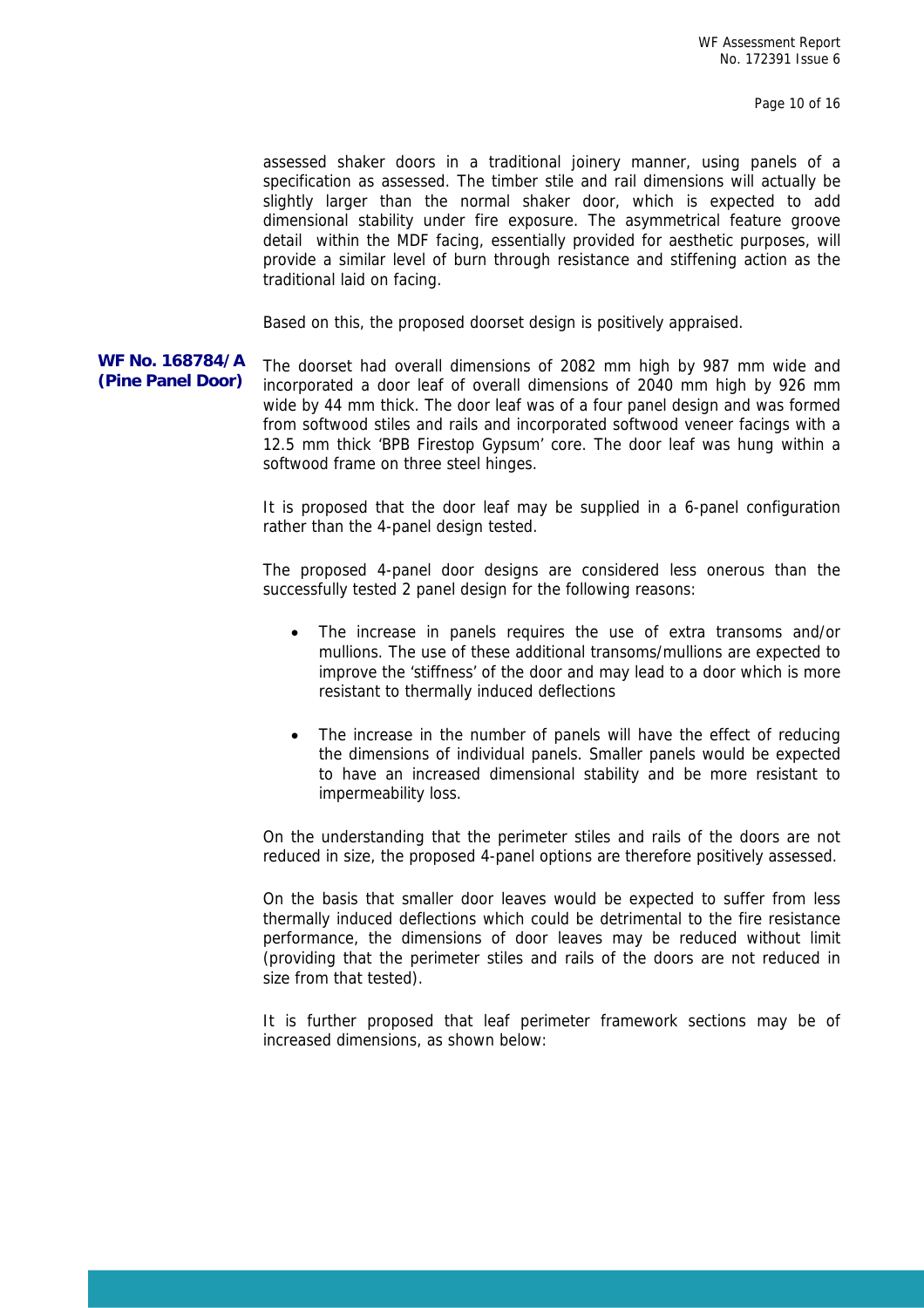#### WF Assessment Report No. 172391 Issue 6

Page 11 of 16



PROPOSED NEW SPEC

Increased perimeter framework sections would be expected to result in improved leaf stability under test conditions and the proposed modification would therefore only be expected to have a positive affect upon the performance of the doorset.

It is also proposed that that the profile which retains the panels may be of a modified design, as illustrated below: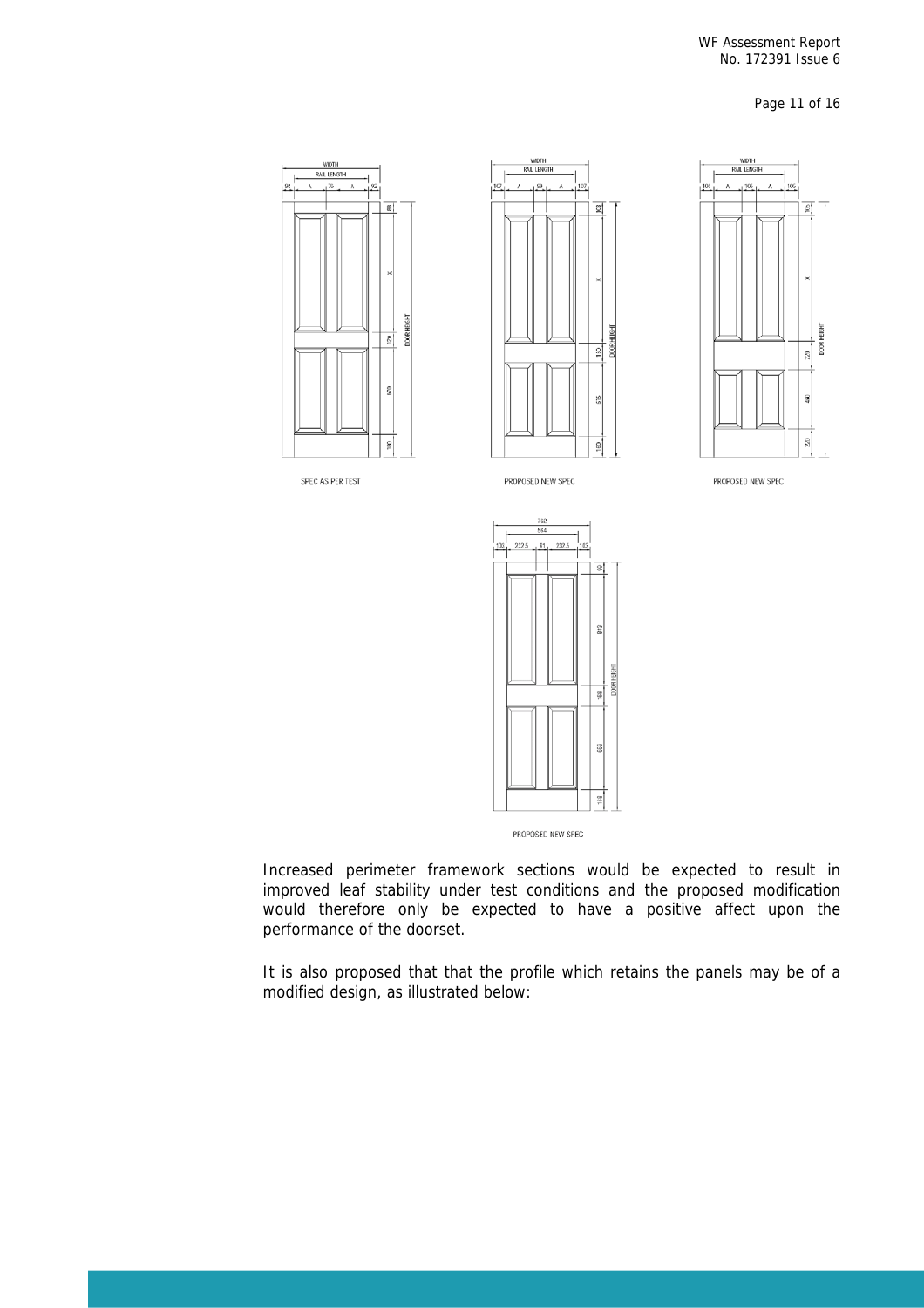Page 12 of 16



While this profile is critical to panel retention and resistance to burn through at the panel edge, the proposed modification is very minor and results in almost no actual change to the amount of timber retaining the panel and therefore no reduction in performance is anticipated.

# **Conclusions**

L

Should the recommendations given in this report be followed, it can be concluded that timber doorsets similar to the doorsets tested under the references WF Test Report No.'s 169709 (Doorset B) and 168784/A, when including modifications as detailed within this report, would be expected to provide 30 minutes integrity and insulation performance, if subjected to a test in accordance with BS 476: Part 22: 1987.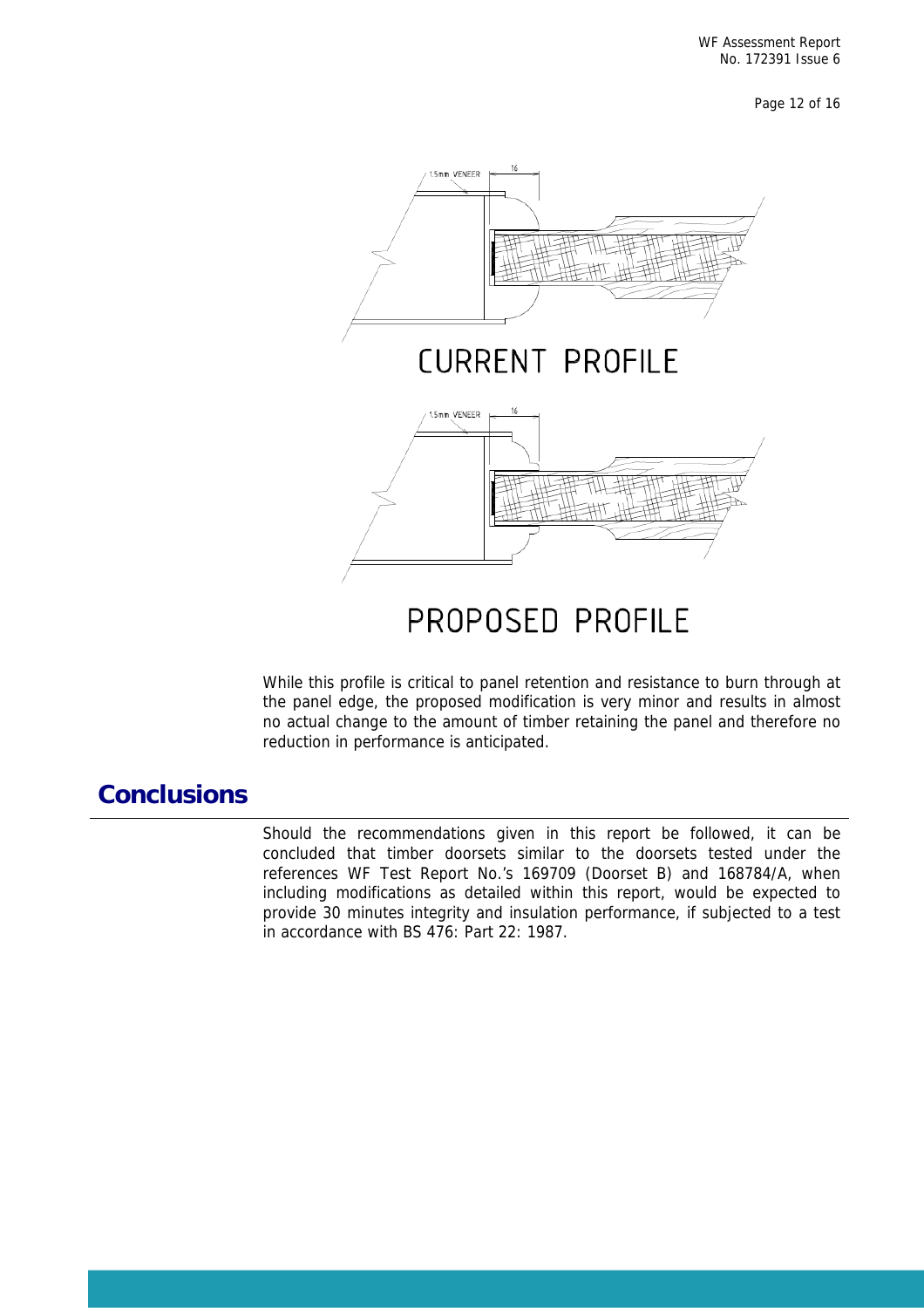Page 13 of 16

# **Validity**

This assessment is issued on the basis of test data and information available at the time of issue. If contradictory evidence becomes available to Exova **warringtonfire** the assessment will be unconditionally withdrawn and **Doortec (PTY) Limited** will be notified in writing. Similarly the assessment is invalidated if the assessed construction is subsequently tested because actual test data is deemed to take precedence over an expressed opinion. The assessment is valid initially for a period of five years i.e. until  $1<sup>st</sup>$  January 2019, after which time it is recommended that it be returned for re-appraisal.

The appraisal is only valid provided that no other modifications are made to the tested construction other than those described in this report.

# **Summary of Primary Supporting Data**

L

**WF No. 169709** A test conducted in accordance with BS 476: Part 22: 1987 on two specimens of single-acting, single-leaf, timber doorset.

> Doorset A had overall dimensions of 2024 mm high by 924 mm wide and incorporated a door leaf of overall dimensions of 1981 mm high by 838 mm wide by 44 mm thick. The door leaf was formed from laminated softwood stiles and rails and comprised a 15 mm thick 'BPB Firestop Gypsum' core, 3.2 mm thick HDF facings and hardwood lippings to the vertical edges. The door leaf was hung within a softwood frame on three steel hinges.

> The door leaf incorporated a glazed aperture of nominal aperture dimensions 648 mm wide by 1017 mm high glazed with nominally 7 mm thick 'Pyrodur Plus' glass. The glass was retained via a perimeter seal referenced 'Pyrostrip 500FSA'.

> Doorset B had overall dimensions of 2024 mm high by 924 mm wide and incorporated a door leaf of overall dimensions of 1981 mm high by 838 mm wide by 44 mm thick. The door leaf was of a two panel design and was formed from laminated softwood stiles and rails and comprised a 15 mm thick 'BPB Firestop Gypsum' core, 3.2 mm thick HDF facings and hardwood lippings to the vertical edges. The door leaf was hung within a softwood frame on three steel hinges.

> Both doorsets incorporated a surface mounted overhead door closer fitted on the exposed face and included a latch and handles at approximately mid-height which was engaged for the duration of the test.

The results of the test were as follows: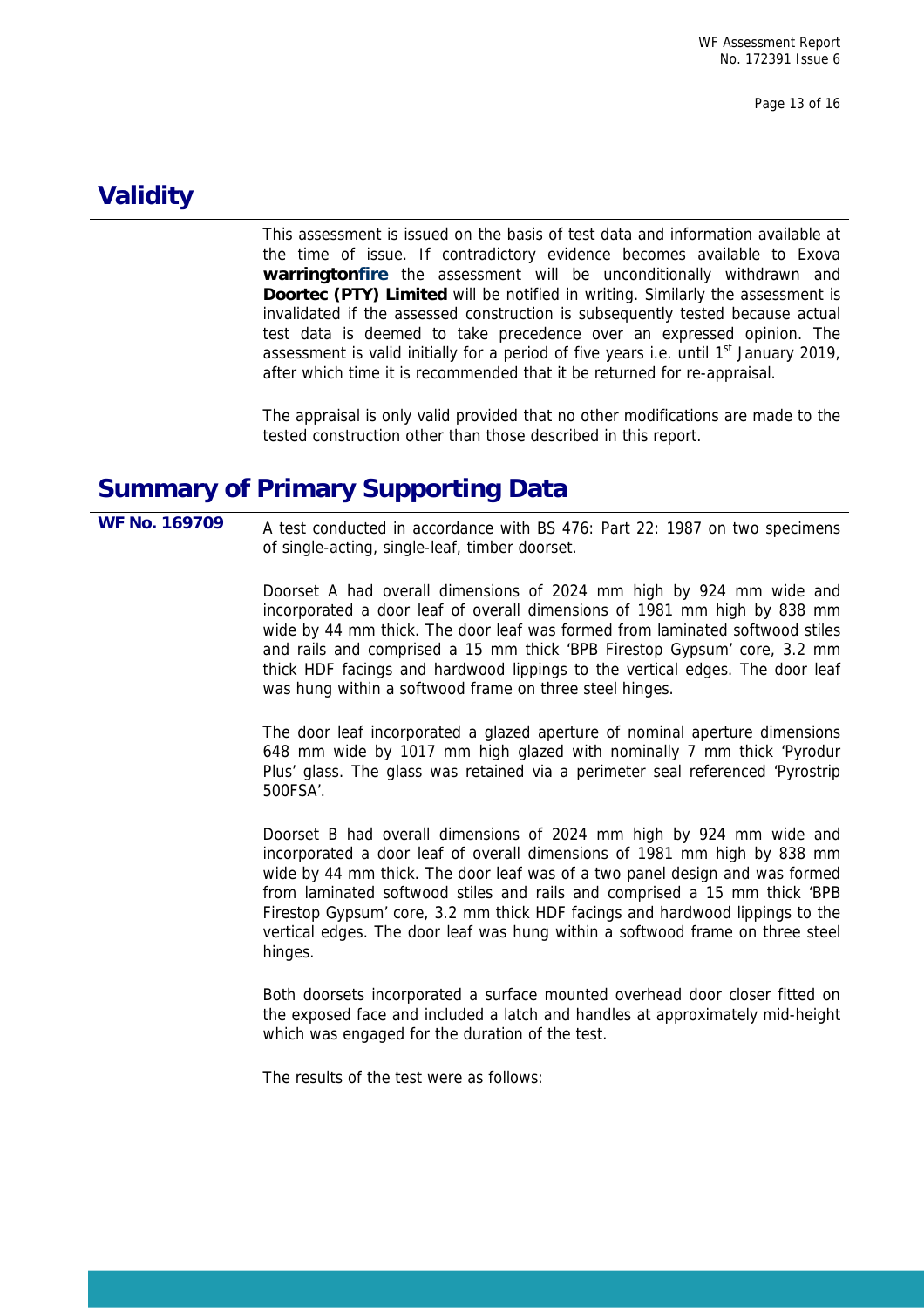Page 14 of 16

|           | <b>Integrity</b> | <b>Insulation</b> |
|-----------|------------------|-------------------|
| Doorset A | 17 minutes       | 17 minutes        |
| Doorset B | 32 minutes       | 32 minutes        |

Test Date : 10<sup>th</sup> January 2008

Sponsor : Doortec (PTY) Limited

WF No. 168784 A test conducted in accordance with BS 476: Part 22: 1987 on a fully insulated single-acting, single-leaf doorset.

> The doorset had overall dimensions of 2082 mm high by 987 mm wide and incorporated a door leaf of overall dimensions of 2040 mm high by 926 mm wide by 44 mm thick. The door leaf was of a four panel design and was formed from softwood stiles and rails and incorporated softwood veneer facings with a 12.5 mm thick 'BPB Firestop Gypsum' core. The door leaf was hung within a softwood frame on three steel hinges.

> The doorset incorporated a surface mounted overhead door closer fitted on the exposed face and included a latch and handles at approximately mid-height which was engaged for the duration of the test.

> The doorset was orientated such that it opened towards the heating conditions of the test.

The results of the test were as follows:

| <b>Integrity</b>  | 29 minutes* |
|-------------------|-------------|
| <b>Insulation</b> | 29 minutes* |

\* Integrity failure at this time was caused by the formation of a through gap in excess of the maximum dimensions permitted by the test Standard. An addendum to this report concludes that if the plasterboard forming the door panels were to be increased in thickness from 12.5 mm to 15 mm, then it would be expected that the integrity and insulation performance criteria would have been satisfied for 30 minutes.

Test Date : 5<sup>th</sup> December 2007

L

Sponsor : Doortec (PTY) Limited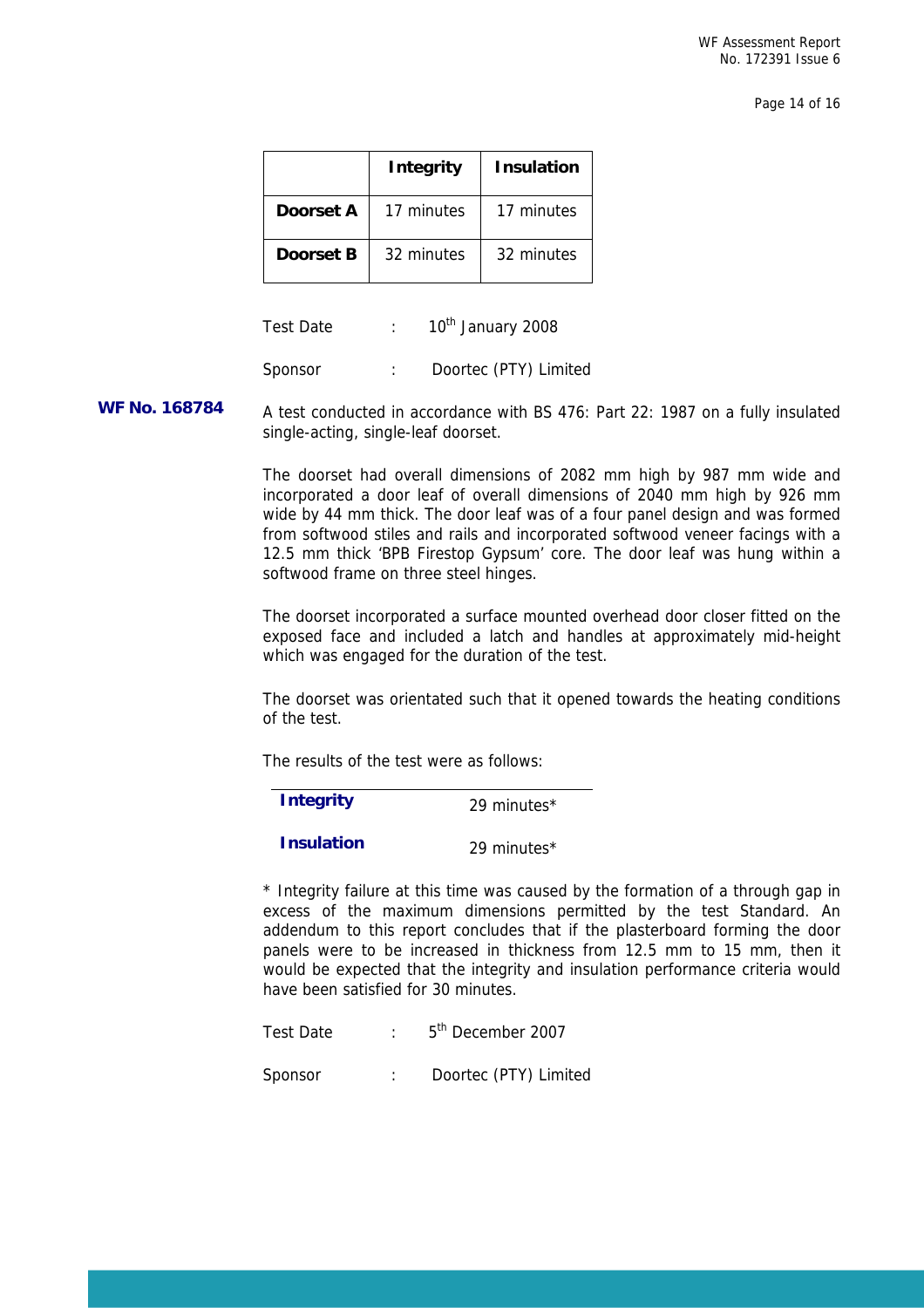Page 15 of 16

# **Declaration by Doortec (PTY) Limited.**

We the undersigned confirm that we have read and complied with the obligations placed on us by the UK Fire Test Study Group Resolution No. 82: 2001.

We confirm that the component or element of structure, which is the subject of this assessment, has not to our knowledge been subjected to a fire test to the Standard against which the assessment is being made.

We agree to withdraw this assessment from circulation should the component or element of structure be the subject of a fire test to the Standard against which this assessment is being made.

We are not aware of any information that could adversely affect the conclusions of this assessment.

If we subsequently become aware of any such information we agree to cease using the assessment and ask Exova **warringtonfire** to withdraw the assessment.

Signed:

L

For and on behalf of: